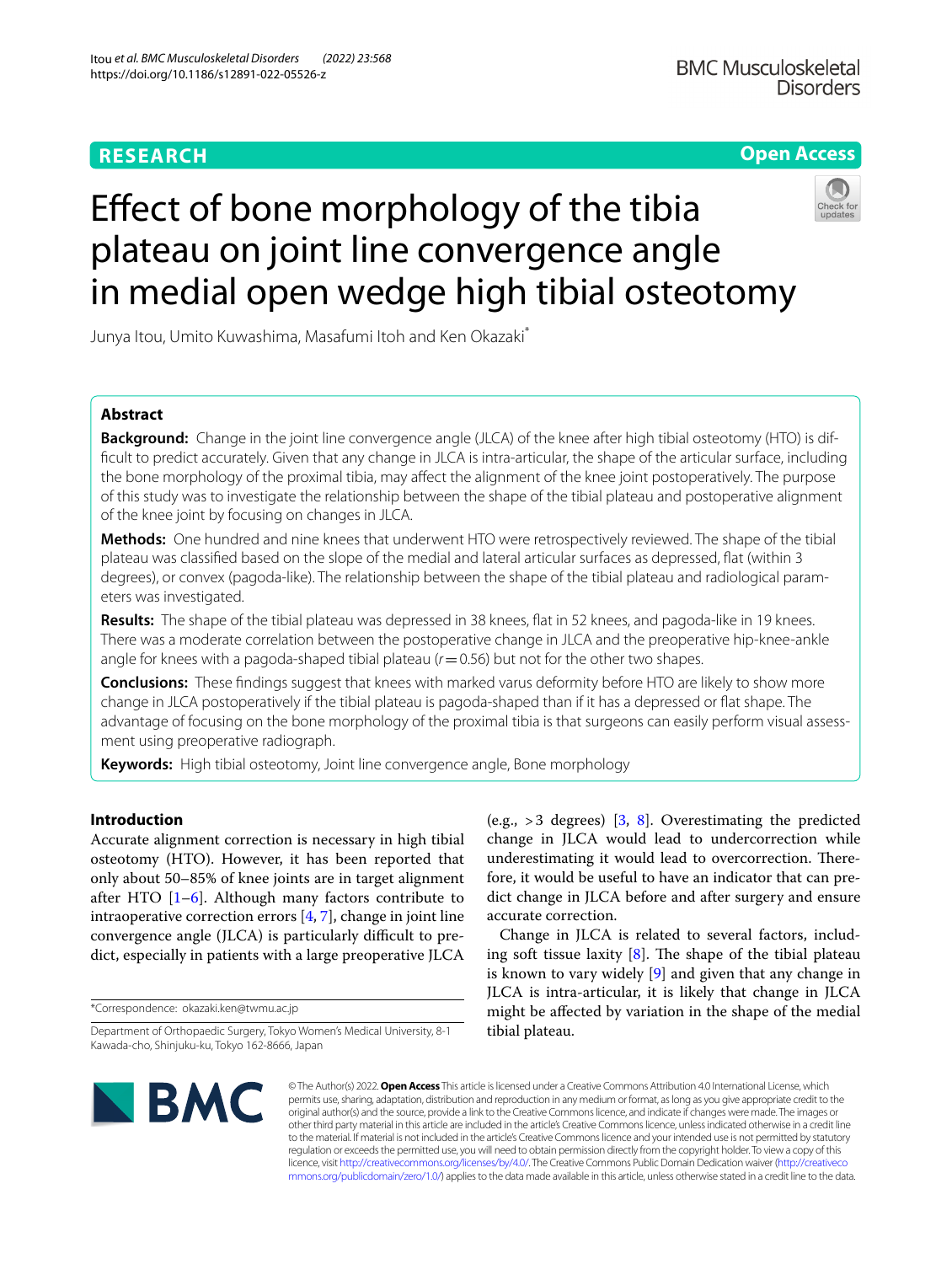The purpose of this study was to determine the relationship between the shape of the tibial plateau before surgery and the alignment of the knee joint postoperatively, in particular change in JLCA. We hypothesized that the shape of the tibial plateau could potentially predict JLCA after surgery.

## **Materials and methods**

This retrospective study was approved by the institutional ethics committee of Tokyo Women's Medical University (approval number: 4952) and included 109 knees (93 patients; 40 men, 53 women) with osteoarthritis (OA) or osteonecrosis (ON) that underwent HTO between January 2017 and December 2020 at our institution. Mean age was 56.4 (32–74) years. In all patients, both knees were assessed preoperatively and postoperatively on full-length weight-bearing radiographs.

The surgical procedures were performed by 4 specialist knee surgeons using a long locking plate (TriS, Olympus Terumo Biomaterials, Japan). HTO was performed by the open-wedge [\[10\]](#page-5-7) or open-wedge distal tibial tuberosity osteotomy (OWDTO) method  $[11]$  $[11]$ . The target point at which the postoperative mechanical axis passes through 62.5% of the tibial plateau is set to the so-called Fujisawa point [\[12\]](#page-5-9). Open-wedge HTO was performed as follows. An oblique 7-cm longitudinal incision was made at the anteromedial proximal tibia. The pes anserinus and superficial medial collateral ligament were then carefully released from the tibia, whereas the deep medial collateral ligament above the osteotomy line was not detached. The starting point of the osteotomy was 35mm distal from the medial tibial joint line, aiming towards the proximal third of the tibiofbular joint. Next, an ascending osteotomy was performed to complete the biplanar osteotomy. Artifcial bone (OSferion 60, Olympus Terumo Biomaterials, Japan) was then inserted into the osteotomy gap. Finally, a TriS plate was fxed in place on the medial side of the tibia using 8 locking screws. The OWDTO procedure included triplane osteotomy using a TriS plate combined with an additional bicortical fxation from the tuberosity to the posterior tibia in the anteriorposterior direction and placement of artifcial bone in the osteotomy gap, as previously described [\[11](#page-5-8)].

The shape of the tibial plateau was classified based on the slope of the medial and lateral articular surfaces as flat, depressed, or convex (pagoda-like) [\[9](#page-5-6)]. The shape was defned as fat if the slope of the medial and lateral articular surfaces measured within 3 degrees (Fig. [1](#page-1-0)). The shape of the tibial plateau was depressed in 38 knees, fat in 52 knees, and pagoda-like in 19 knees. The slope (inclination) was defned as the line connecting the tibial outer edge and the midpoint between the tibial outer edge and the apex of the intercondylar ridge (Fig.  $2$ ). The inclination of the articular surface was defned as positive when the angle was convex on top.

The radiological parameters measured included the medial proximal tibial angle (MPTA), hip-knee-ankle angle (HKA), mechanical lateral distal femoral angle (mLDFA), and JLCA. JLCA was defned as the angle between the tangent lines of the articular surfaces of the femur and tibia  $[8]$  $[8]$  and was taken to be positive when the intersection point was medial and negative when it was lateral. Patient data, including age, sex, preoperative body mass index, and preoperative and postoperative extension and fexion angles of the knee were collected from their medical records. Postoperative change in each radiological parameter was calculated as ΔMPTA, ΔHKA, and ΔJLCA [postoperative radiological parameter – preoperative radiological parameter] on full-length weightbearing radiographs. Correlations between the radiological parameters were analyzed according to the shape of the tibial plateau.

<span id="page-1-0"></span>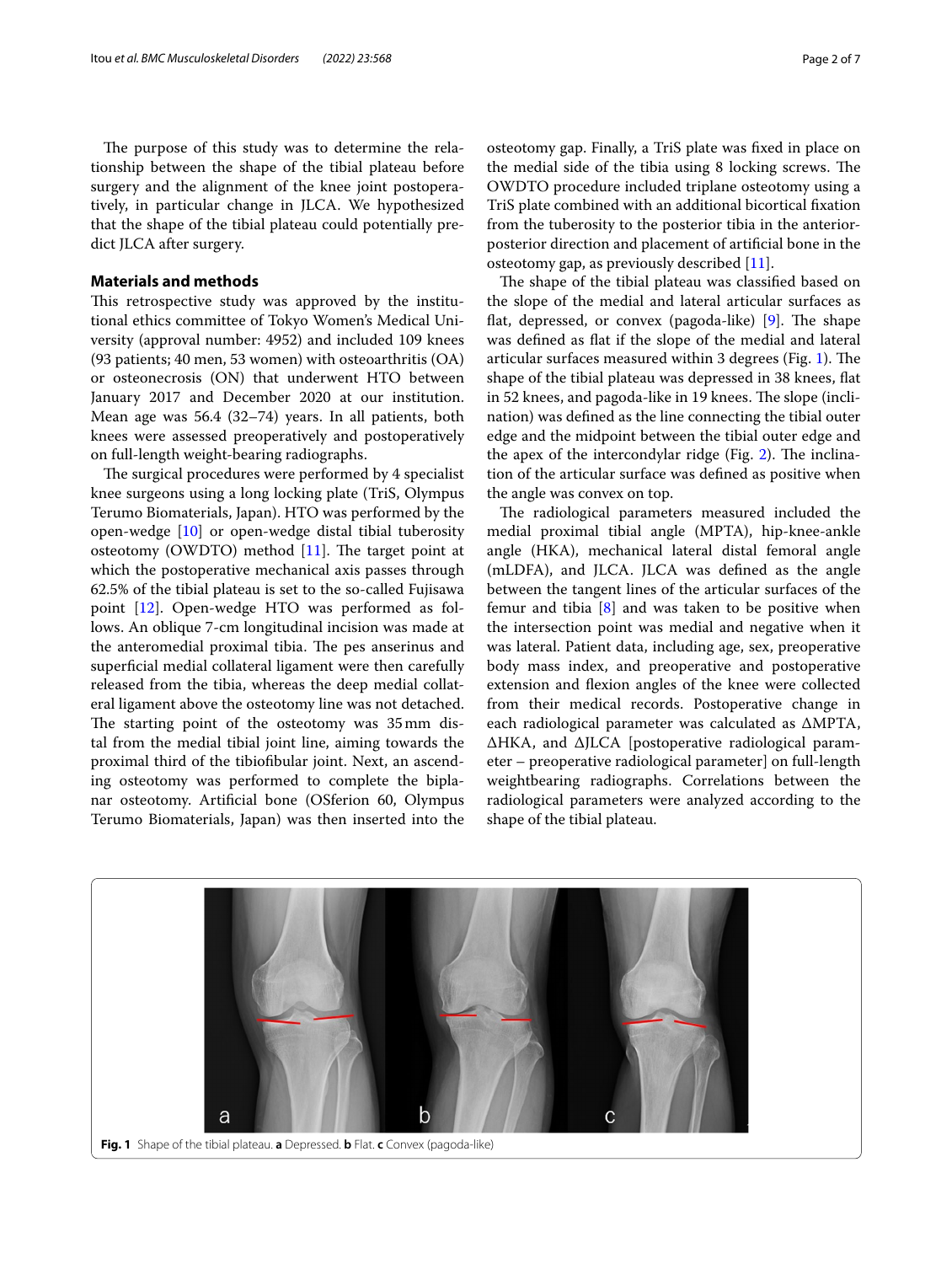Data were analyzed using the Kruskal-Wallis test, chisquared test, and one-way analysis of variance. Correlations were determined using a simple linear regression model. The intraobserver and interobserver reliability of each measurement were assessed using the intraclass correlation coefficient (ICC). Measurements were repeated after a 2-week interval to evaluate the intraobserver ICCs for the radiological parameters (MPTA, HKA, JLCA, and shape of the tibial plateau). In the assessment of intraobserver agreement, the ICCs for the radiological measurements of MPTA, HKA, JLCA, and shape of the tibial plateau were 0.89, 0.90, 0.94, and 0.95, respectively. In addition, for the interobserver reproducibility for the radiological parameters (HKA and shape of the tibial plateau), evaluations were performed individually by two observers (J.I and U.K.). The interobserver ICCs were 0.89, and 0.94, respectively.

Statistical analyses were performed using JMP software version 15 (SAS Institute Inc., Cary, NC, USA) and G\*Power version 3.1.9.6 (Universität Kiel, Kiel, Germany). Post hoc analysis was performed to determine the statistical power of the correlation between ΔJLCA and radiographic parameters. With an efect size of 0.3, alpha of 0.05, and sample size of 109, the statistical power was 0.79. A *p*-value <0.05 was considered statistically signifcant.

# **Results**

There was no significant difference in age, sex, or preoperative OA grade (without ON) or in the preoperative and postoperative radiological parameters measured (MPTA, HKA, mLDFA, and JLCA) according to the shape of the tibial plateau (Tables [1](#page-2-1) and [2\)](#page-3-0).

The  $\Delta$ JLCA was moderately correlated with the preoperative HKA in knees with a pagoda-shaped tibial plateau  $(r=0.56)$  but not in knees with the other two shapes (Fig. [3](#page-3-1)). Knees with a pagoda-shaped tibial plateau and marked varus deformity before surgery tended to have a greater ΔJLCA after surgery. Furthermore, there was a moderate correlation of ΔJLCA with ΔMPTA in knees with a pagoda-shaped tibial plateau (*r*=−0.44) but not for the other two shapes (Fig. [4](#page-3-2)). Knees with a pagoda-shaped tibial plateau and a larger postoperative ΔMPTA tended to have a greater ΔJLCA. Regarding correlation analyses among various radiographic parameters, only knees with a pagoda-shaped tibial plateau showed a signifcant correlation with ΔJLCA, assuming changes between pre-operative and post-operative JLCA (Table [3\)](#page-4-0).

## **Discussion**

To the best of our knowledge, this study is the frst to investigate the relationship between JLCA and bone morphology of the proximal tibia and found some useful correlations, particularly for knees with a pagoda-shaped

|  |   |             | ٠ | ٠           |  |
|--|---|-------------|---|-------------|--|
|  |   |             |   |             |  |
|  | ٠ | Æ<br>٠<br>٠ |   | m<br>٠<br>٠ |  |
|  |   |             |   |             |  |

<span id="page-2-0"></span>inclination was defned as the line connecting the tibial outer edge (star) and the midpoint between the tibial outer edge and the apex of the intercondylar ridge (circle and double arrows, respectively)

<span id="page-2-1"></span>

|  | <b>Table 1</b> Patient characteristics |
|--|----------------------------------------|
|  |                                        |

*K/L grade* Kellgren-Lawrence grade, *OWHTO* open-wedge high tibial osteotomy, *OWDTO* open-wedge distal tibial tuberosity osteotomy, *SD* standard deviation The knee extension angle is expressed as 0° for full extension, with a negative value for hyperextension and as a positive value for limitation of extension Data were analyzed using the Kruskal-Wallis test, chi-squared test, and one-way analysis of variance

| <b>IGINIC I</b> TOURTH CHRISTIAN CONTROL |                    |                 |                          |         |  |  |  |  |
|------------------------------------------|--------------------|-----------------|--------------------------|---------|--|--|--|--|
|                                          | Depressed $(n=38)$ | Flat $(n=52)$   | Pagoda-like ( $n = 19$ ) | p-value |  |  |  |  |
| Age (years), mean (SD)                   | 57.2 (10.0)        | 56.5(7.2)       | 54.5(8.0)                | 0.53    |  |  |  |  |
| Male sex, n (%)                          | 13 (34.2)          | 23(44.2)        | 12(63.1)                 | 0.11    |  |  |  |  |
| Body mass index (%)                      | 25.6(3.9)          | 26.8(4.0)       | 27.7(4.0)                | 0.17    |  |  |  |  |
| Preoperative knee extension angle (°)    | $1.1 \pm 2.1$      | $1.2 \pm 2.5$   | $1.0 \pm 2.1$            | 0.98    |  |  |  |  |
| Preoperative knee flexion angle (°)      | $135.5 \pm 9.5$    | $138.2 \pm 8.1$ | $135.0 \pm 8.3$          | 0.30    |  |  |  |  |
| K/L grade (1/2/3/4)                      | 9/10/15/1          | 20/13/12/2      | 5/5/6/1                  | 0.74    |  |  |  |  |
| Procedure (OWHTO/OWDTO)                  | 26/12              | 42/10           | 16/3                     | 0.28    |  |  |  |  |
|                                          |                    |                 |                          |         |  |  |  |  |

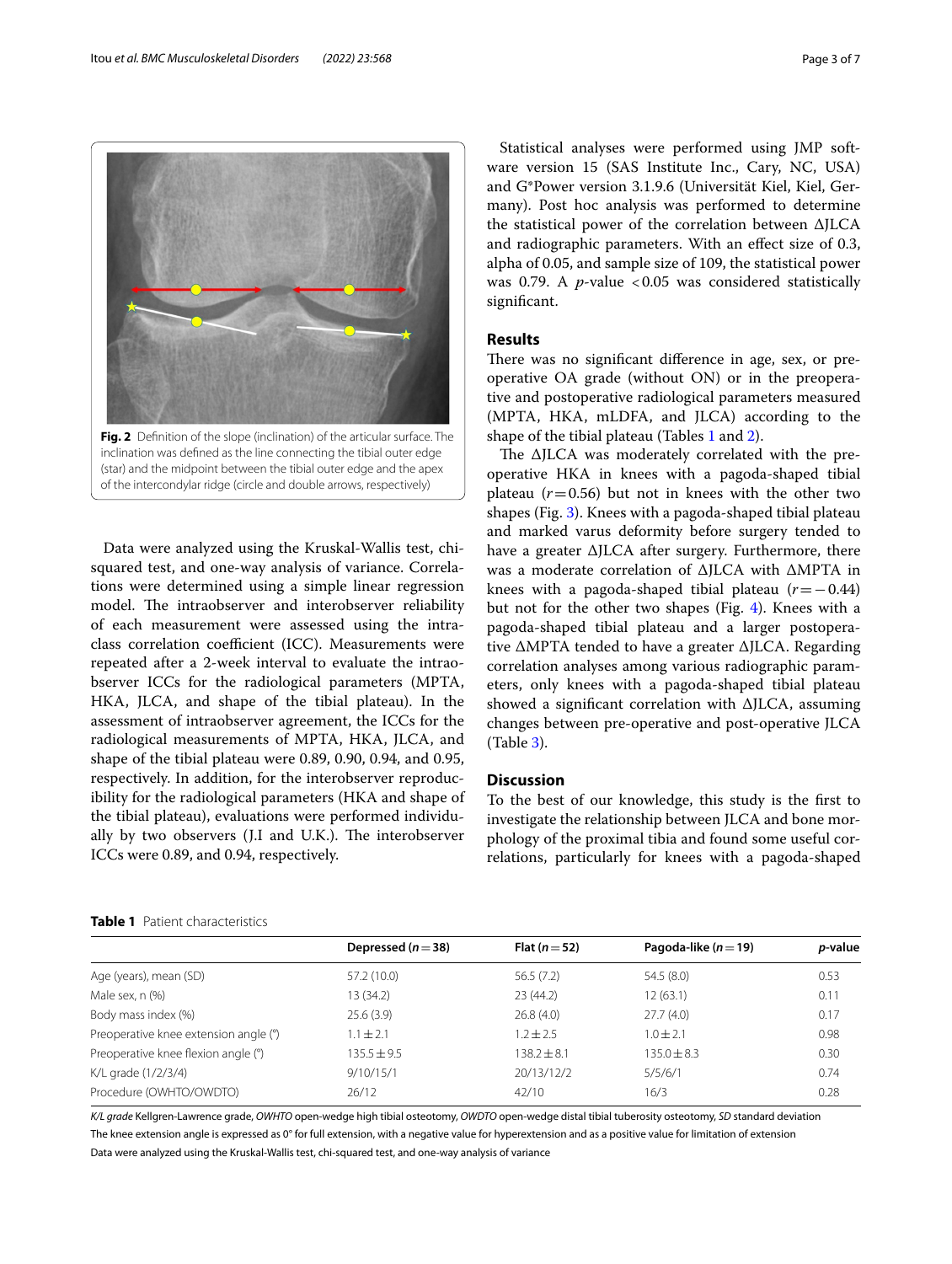|                                | Depressed $(n=38)$ | Flat $(n=52)$ | Pagoda-like ( $n = 19$ ) | <i>p</i> -value |
|--------------------------------|--------------------|---------------|--------------------------|-----------------|
| MPTA (°) before surgery        | 83.8(2.3)          | 83.8(2.1)     | 83.6(3.2)                | 0.93            |
| MPTA (°) after surgery         | 91.7(2.4)          | 91.4(2.3)     | 91.9(1.8)                | 0.71            |
| HKA angle (°) before surgery   | 175.3(2.5)         | 175.0(1.8)    | 174.8(2.5)               | 0.71            |
| HKA angle (°) after surgery    | 183.6(1.8)         | 183.4 (1.9)   | 183.3(1.8)               | 0.78            |
| JLCA (°) before surgery        | 2.2(1.5)           | 2.3(1.4)      | 2.5(1.8)                 | 0.82            |
| JLCA (°) after surgery         | 1.6(1.7)           | 1.6(1.4)      | 1.5(1.7)                 | 0.92            |
| mLDFA (°) before surgery       | 87.0(1.6)          | 87.1(1.3)     | 87.3(2.1)                | 0.78            |
| Inclination (°) before surgery | $-7.4(2.6)$        | 0.1(1.7)      | 6.0(1.9)                 | < 0.01          |

## <span id="page-3-0"></span>**Table 2** Radiographic data

*MPTA* medial proximal tibial angle, *HKA* hip-knee-ankle angle, *JLCA* joint line convergence angle, *mLDFA* mechanical lateral distal femoral angle

Data were analyzed using the Kruskal-Wallis test and one-way analysis of variance



<span id="page-3-1"></span>

<span id="page-3-2"></span>tibial plateau. The advantage of focusing on the bone morphology of the proximal tibia is that can be judged visually without the need for specifc measurements. In this study, the most important fnding was that knees with marked varus and a pagoda-shaped tibial plateau preoperatively had a larger change in JLCA.

An ability to predict the change in JLCA after surgery is important for obtaining accurate postoperative alignment [[13\]](#page-6-0). In this study, knees with a pagoda-shaped

tibial plateau and marked varus deformity preoperatively showed a greater change in JLCA after surgery that was correlated with the ΔMPTA, which is the amount of change in the correction angle. The difference in outcomes between knees with the pagoda-shaped tibial plateau and the other two shapes may be explained by the shear forces at the joint surfaces. In a study that included fnite element analysis, Nakayama et al. [[14](#page-6-1)] found that shear forces at the knee are generated by joint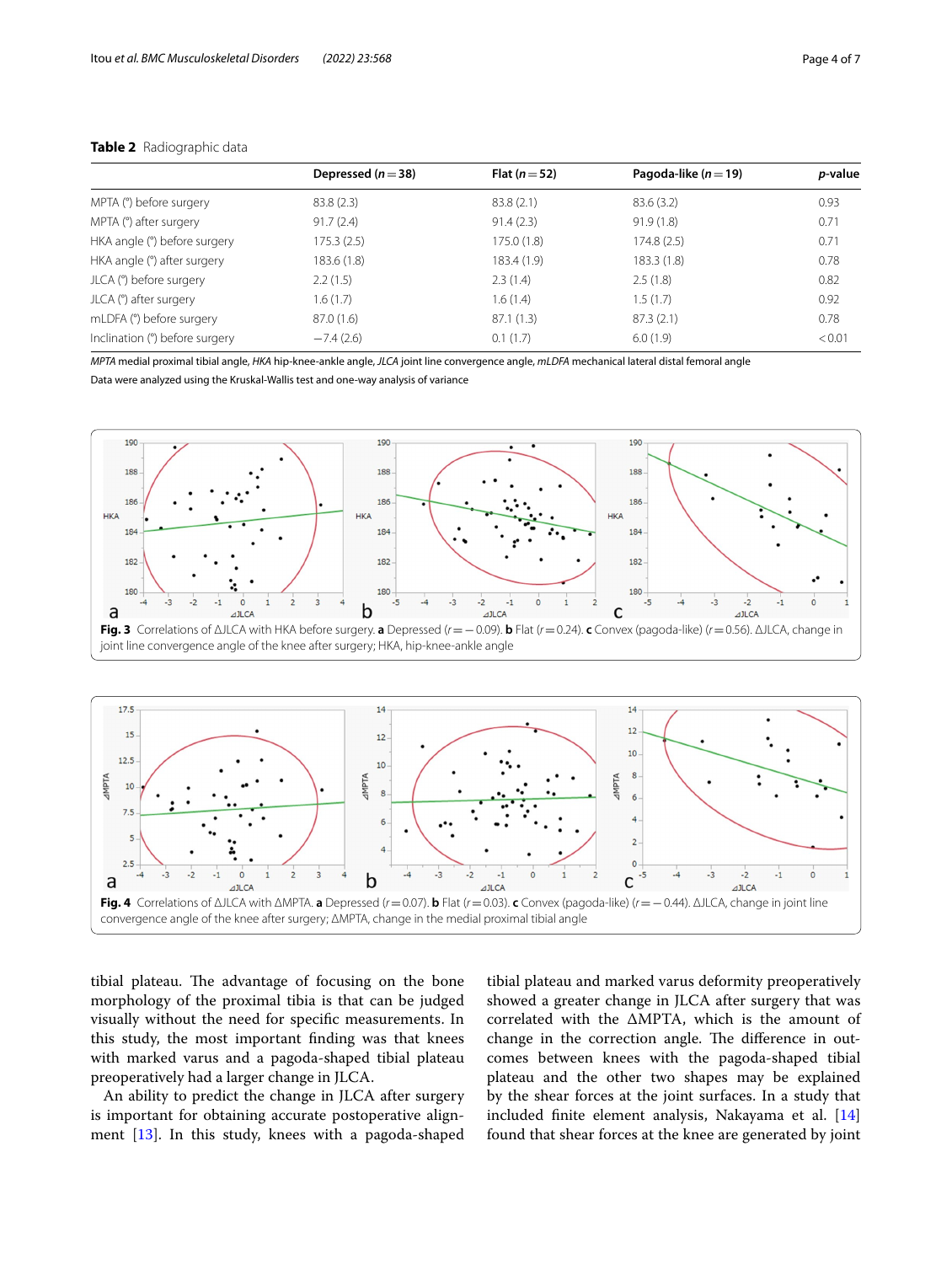<span id="page-4-0"></span>

|  | Table 3 Results of correlation analyses among various radiographic parameters for knee joints with a pagoda-shaped tibial plateau |  |  |  |  |  |  |  |  |
|--|-----------------------------------------------------------------------------------------------------------------------------------|--|--|--|--|--|--|--|--|
|--|-----------------------------------------------------------------------------------------------------------------------------------|--|--|--|--|--|--|--|--|

|              | JLCA (Pre) | JLCA (Post) | <b>AJLCA</b> | MPTA (Pre) | <b>MPTA (Post)</b> | ΔΜΡΤΑ   | HKA (Pre) | HKA (Post) | ΔΗΚΑ    |
|--------------|------------|-------------|--------------|------------|--------------------|---------|-----------|------------|---------|
| JLCA (Pre)   | 1.00       | 0.69        | $-0.42$      | 0.13       | 0.66               | 0.28    | $-0.28$   | 0.37       | 0.37    |
| JLCA (Post)  |            | 1.00        | 0.35         | 0.35       | 0.52               | $-0.05$ | 0.15      | 0.07       | $-0.06$ |
| <b>AJLCA</b> |            |             | 1.00         | 0.27       | $-0.20$            | $-0.44$ | 0.56      | $-0.39$    | $-0.57$ |
| MPTA (Pre)   |            |             |              | 1.00       | 0.48               | $-0.81$ | 0.72      | $-0.34$    | $-0.64$ |
| MPTA (Post)  |            |             |              |            | 1.00               | 0.11    | $-0.04$   | 0.35       | 0.20    |
| <b>AMPTA</b> |            |             |              |            |                    | 1.00    | $-0.85$   | 0.63       | 0.87    |
| HKA (Pre)    |            |             |              |            |                    |         | 1.00      | $-0.48$    | $-0.90$ |
| HKA (Post)   |            |             |              |            |                    |         |           | 1.00       | 0.81    |
| ∆НКА         |            |             |              |            |                    |         |           |            | 1.00    |

*MPTA* medial proximal tibial angle, *HKA* hip-knee-ankle angle, *JLCA* joint line convergence angle, *mLDFA* mechanical lateral distal femoral angle, *Pre* before surgery, *Post* after surgery

Δ represents the change in each radiological parameter after surgery

Correlations were determined using a simple linear regression model

line obliquity. On the other hand, in a simulation study by Kuriyama et al. [[15\]](#page-6-2) the contact pressure between the femur and tibia changed with the changes in MPTA, but the shearing force did not difer signifcantly, indicating that there are many challenges remain. In another report, Hashemi et al. noted that the efect of coronal tibial slope on the biomechanics of the tibiofemoral joints is not fully understood  $[16]$ . However, it has recently been reported that a steep coronal tibial slope increases the load on the medial side of the tibiofemoral joint but not on the lateral side  $[17]$  $[17]$ . This finding is partially consistent with the report by Kuriyama et al. [[15\]](#page-6-2). In the case of the pagodashaped tibial plateau, where the medial articular surface is strongly inclined, the contact pressure and shearing force applied to the tibiofemoral articular surface before and after osteotomy may difer between the medial and lateral sides. The pagoda-shaped tibial plateau has a tilted shape with medial and lateral notches, and the positional relationship between the femur and tibia may change in a seesaw pattern with movement of the load axis. In our study, when treating the pagoda-shaped knee joint by HTO, the ΔJLCA was predictable to some extent, so we were able to correct limb alignment accurately and achieve the desired clinical results. However, knees with the other shapes seemed to behave diferently. In particular, depressed-shaped knees were more likely to lock because of their shape, without any signifcant change in JLCA even after a valgization HTO. However, the JLCA varies from case to case in clinical practice, which may be one of the reasons why JLCA has not been accurately predicted in past studies.

Even with careful surgical technique and preoperative planning, there is often a discrepancy between the alignment that is planned preoperatively and that achieved after surgery. This discrepancy has been attributed to

laxity of soft tissue  $[4, 18]$  $[4, 18]$  $[4, 18]$ , which is determined by the JLCA and thought to be the main cause of alignment correction error. Several studies have evaluated the relationship between JLCA and alignment correction parameters. Lee et al. [[8\]](#page-5-5) concluded that the preoperative JLCA correlates with lower limb alignment correction but not with correction error, which might refect the fact that they did not analyze their data according to the bone morphology of the proximal tibia.

The results of the present study suggest that there was a proportional relationship between a greater postoperative change in JLCA and severe varus deformity before surgery in knees with a pagoda-shaped tibial plateau. This may be related to laxity of the lateral compartment, and the setting of the target alignment should be changed or another osteotomy method should be chosen, such as tibial condylar valgus osteotomy [[9\]](#page-5-6). For knees with flat and depressed shapes, the behavior of the JLCA may be strongly infuenced by soft tissue factors, including medial and lateral laxity. More evaluations of soft tissue that focus on the bone morphology of the tibial plateau are needed.

This study has several limitations. First, JLCA was assessed on only full-length weight-bearing radiographs and not on supine, varus stress, and valgus stress radiographs. So et al. [[19\]](#page-6-6) emphasized that the correction discrepancy after HTO was moderately correlated with the diference in JLCA between supine and standing radiographs. Nevertheless, in the present study, we focused on the ΔJLCA after surgery and found our JLCA measurements to be acceptable when obtained by a consistent method (i.e., full-length weightbearing radiographs). Second, there was a lack of defnition regarding the bone morphology of the proximal tibia. For convenience, 3 degrees was used as a cutoff value to classify the three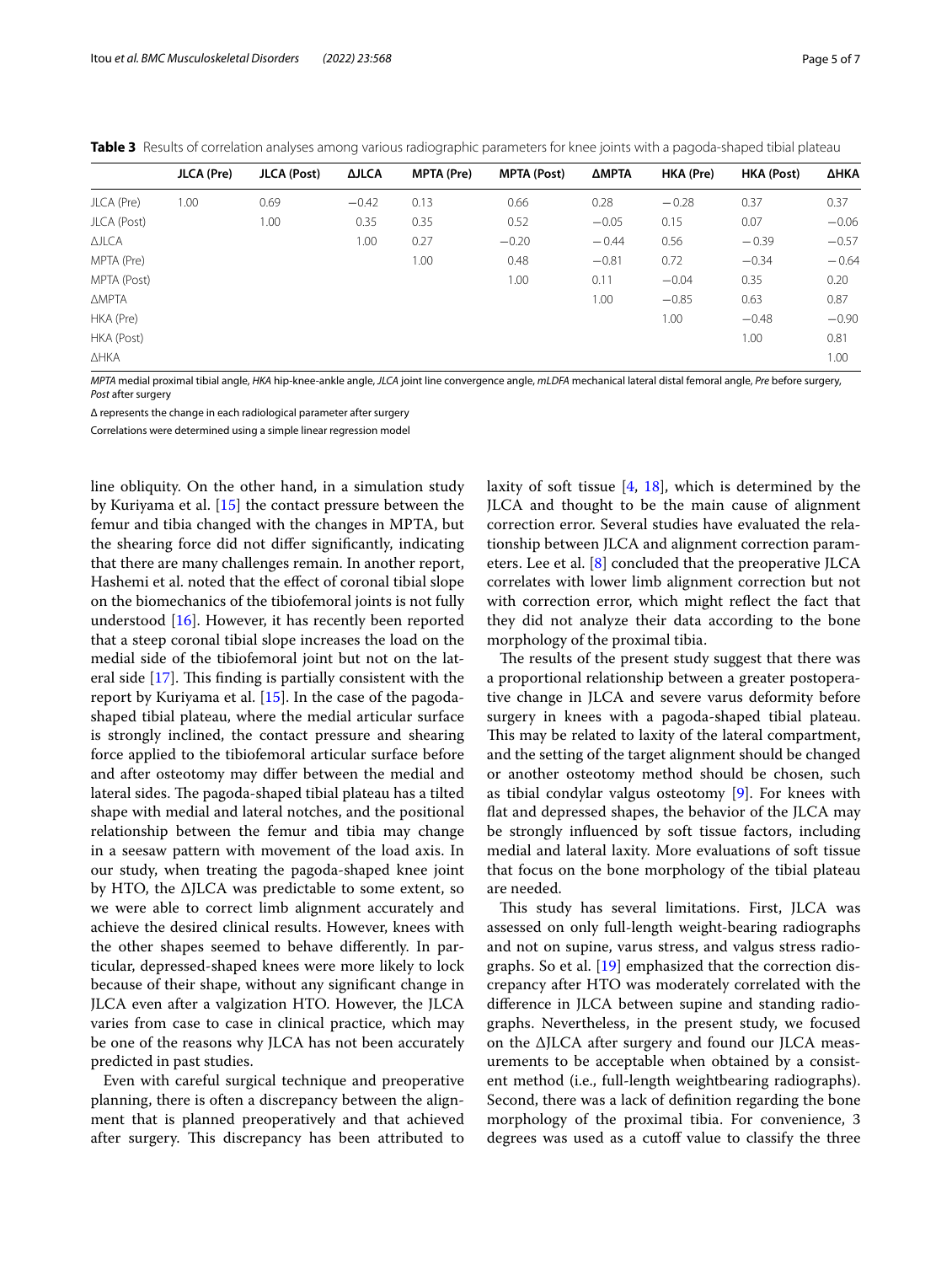tibial plateau shapes. Further research is needed to determine what value is most appropriate and whether a new classification method is needed. Third, including knees with OA or ON as subjects was a disadvantage, given that there might be diferences in subluxation of soft tissue between OA and ON, although a previous study [\[20\]](#page-6-7) also included both OA and ON. All ON cases in our study were in the early stage without collapse of the femoral condyle, and thus there was no impact on the bone morphology of the femoral side. In addition, OA is generally diagnosed in knees with greater than Kellgren-Lawrence grade 2, although 34% of the knees in this study had Kellgren-Lawrence grade 1. However, previous studies have also included Kellgren-Lawrence grade 1 knees in their cohorts [\[3](#page-5-4), [6\]](#page-5-1). Fourth, there were some cases with small correction in terms of ΔMPTA. In previous OWH-TOs, the average correction angle was often 10 degrees or more [\[6](#page-5-1), [19](#page-6-6), [21\]](#page-6-8). However, the number of OWHTOs requiring 'small' corrections of less than 4 degrees has recently increased. In a study of OWHTO by Ogawa et al. [[20\]](#page-6-7), the minimal  $\triangle MPTA$  was 3.3 degrees. The impact of these small corrections on JLCA was also considered a limitation of this study. Finally, surgical procedures that included release of the superficial medial collateral ligament (sMCL) may have afected the outcomes. However, Sato et al. [[21\]](#page-6-8) found no signifcant diference in laxity at 1 year after surgery even with sMCL release. More studies are needed to clarify the relationship between ΔJLCA and sMCL release.

## **Conclusions**

Although the ΔJLCA was to some extent predictable when HTO was performed in knees with a pagodashaped tibial plateau, careful preoperative planning may be necessary in cases with severe varus deformity and large correction angles. The advantage of focusing on the bone morphology of the proximal tibia is that surgeons can easily perform visual assessment using preoperative radiograph.

#### **Abbreviations**

OWHTO: Open-wedge high tibial osteotomy; JLCA: Joint line convergence angle; OWDTO: Open-wedge distal tibial tuberosity osteotomy; MPTA: Medial proximal tibial angle; HKA: Hip-knee-ankle angle; mLDFA: Mechanical lateral distal femoral angle.

#### **Acknowledgements**

We thank ThinkSCIENCE for English language editing.

#### **Authors' contributions**

J.I. and K.O. designed the study. J.I. analyzed the data and wrote the manuscript draft. U.K., M.I., and K.O. revised the manuscript. All authors agreed to the fnal version of the manuscript.

#### **Funding**

No funding was received for this work.

#### **Availability of data and materials**

The datasets used and/or analyzed during the present study are available from the corresponding author on reasonable request.

#### **Declarations**

#### **Ethics approval and consent to participate**

This study was approved by the institutional ethics committee of Tokyo Women's Medical University (Approval No. 4952). The need for informed consent was waived by Tokyo Women's Medical University because of the retrospective nature of this study. All procedures involving human participants were in accordance with the ethical standards of the 1964 Helsinki Declaration and its later amendments.

#### **Consent for publication**

Not applicable.

#### **Competing interests**

K.O. received honorariums for lectures from Olympus Terumo Biomaterials. The remaining authors declare no conficts of interest.

Received: 17 September 2021 Accepted: 8 June 2022 Published online: 13 June 2022

#### **References**

- <span id="page-5-0"></span>1. Gebhard F, Krettek C, Hufner T, Grützner PA, Stöckle U, Imhoff AB, et al. Reliability of computer-assisted surgery as an intraoperative ruler in navigated high tibial osteotomy. Arch Orthop Trauma Surg. 2011;131:297–302.
- 2. Han SB, Kim HJ, Lee DH. Efect of computer navigation on accuracy and reliability of limb alignment correction following open-wedge high tibial osteotomy: a meta-analysis. Biomed Res Int. 2017;2017:3803457. [https://](https://doi.org/10.1155/2017/3803457) [doi.org/10.1155/2017/3803457](https://doi.org/10.1155/2017/3803457). Epub 2017 Oct 9.
- <span id="page-5-4"></span>3. Kim MS, Son JM, Koh IJ, Bahk JH, In Y. Intraoperative adjustment of alignment under valgus stress reduces outliers in patients undergoing medial opening-wedge high tibial osteotomy. Arch Orthop Trauma Surg. 2017;137:1035–45.
- <span id="page-5-2"></span>4. Kuriyama S, Morimoto N, Shimoto T, Takemoto M, Nakamura S, Nishitani K, et al. Clinical efficacy of preoperative 3D planning for reducing surgical errors during open-wedge high tibial osteotomy. J Orthop Res. 2019;37:898–907.
- 5. Reising K, Strohm PC, Hauschild O, Schmal H, Khattab M, Sudkamp NP, et al. Computer-assisted navigation for the intraoperative assessment of lower limb alignment in high tibial osteotomy can avoid outliers compared with the conventional technique. Knee Surg Sports Traumatol Arthrosc. 2013;21:181–8.
- <span id="page-5-1"></span>6. Yapixi F, Aykut US, Croskun M, Arslan MC, Merder-Coskun D, Kocabiyik A, et al. Complications, additional surgery, and joint survival analysis after medial open-wedge high tibial osteotomy. Orthopedics. 2020;43:303–14.
- <span id="page-5-3"></span>7. Bito H, Takeuchi R, Kumagai K, Aratake M, Saito I, Hayashi R, et al. A predictive factor for acquiring an ideal lower limb realignment after openingwedge high tibial osteotomy. Knee Surg Sports Traumatol Arthrosc. 2009;17:382–9.
- <span id="page-5-5"></span>8. Lee DH, Park SC, Park HJ, Han SB. Effect of soft tissue laxity of the knee joint on limb alignment correction in open-wedge high tibial osteotomy. Knee Surg Sports Traumatol Arthrosc. 2016;24:3704–12.
- <span id="page-5-6"></span>9. Kuwashima U, Yonekura A, Itoh M, Itou J, Okazaki K. Tibial condylar valgus osteotomy – indications and technique. J Exp Orthop. 2020;7:30.
- <span id="page-5-7"></span>10. Staubli AE, Simonni CD, Babst R, Lobenhoffer P. TomoFix: a new LCPconcept for open wedge osteotomy of the medial proximal tibia – early results in 92 cases. Injury. 2003;34:B55–62.
- <span id="page-5-8"></span>11. Akiyama T, Osano K, Mizu-uchi H, Nakamura N, Okazaki K, Nakayama H, et al. Distal tibial tuberosity arc osteotomy in open-wedge proximal tibial osteotomy to prevent patella infra. Arthrosc Tech. 2019;8:e655–62.
- <span id="page-5-9"></span>12. Fujisawa Y, Masuhara K, Shiomi S. The efect of high tibial osteotomy on osteoarthritis of the knee. An arthroscopic study of 54 knee joints. Orthop Clin North Am. 1979;10:585–608.